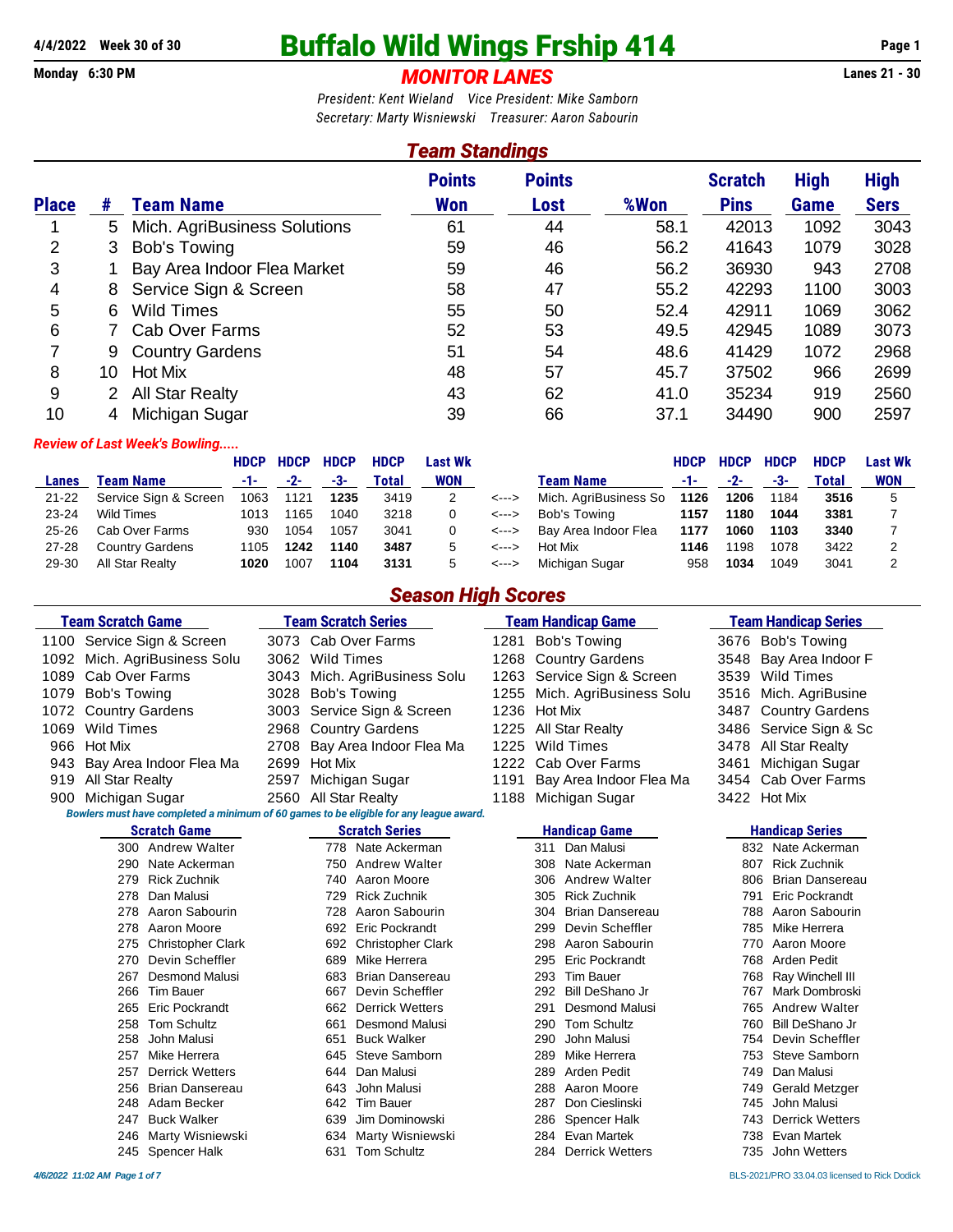#### *Last Week's Top Scores*

|              | <b>Team Scratch Game</b>        |      | <b>Team Scratch Series</b>      |      | <b>Team Handicap Game</b>         | <b>Team Handicap Series</b>      |  |  |  |
|--------------|---------------------------------|------|---------------------------------|------|-----------------------------------|----------------------------------|--|--|--|
| 1079         | Service Sign & Screen           | 3009 | Mich. AgriBusiness Solu         |      | 1242 Country Gardens              | 3516 Mich. AgriBusine            |  |  |  |
| 1069         | <b>Country Gardens</b>          | 2968 | <b>Country Gardens</b>          |      | 1235 Service Sign & Screen        | 3487<br><b>Country Gardens</b>   |  |  |  |
| 1037         | Mich. AgriBusiness Solu         | 2951 | Service Sign & Screen           |      | 1206 Mich. AgriBusiness Solu      | 3422<br><b>Hot Mix</b>           |  |  |  |
| 1012         | <b>Wild Times</b>               | 2772 | <b>Bob's Towing</b>             | 1198 | <b>Hot Mix</b>                    | 3419<br>Service Sign & Sc        |  |  |  |
| 977          | Bob's Towing                    | 2759 | <b>Wild Times</b>               | 1180 | <b>Bob's Towing</b>               | 3381<br>Bob's Towing             |  |  |  |
| 957          | <b>Hot Mix</b>                  | 2699 | Hot Mix                         | 1177 | Bay Area Indoor Flea Ma           | Bay Area Indoor F<br>3340        |  |  |  |
| 943          | Bay Area Indoor Flea Ma         | 2675 | Cab Over Farms                  |      | 1165 Wild Times                   | <b>Wild Times</b><br>3218        |  |  |  |
| 935          | Cab Over Farms                  | 2638 | Bay Area Indoor Flea Ma         |      | 1104 All Star Realty              | All Star Realty<br>3131          |  |  |  |
|              | <b>Scratch Game</b>             |      | <b>Scratch Series</b>           |      | <b>Handicap Game</b>              | <b>Handicap Series</b>           |  |  |  |
|              | 300 Andrew Walter               |      | 778 Nate Ackerman               |      | 308 Nate Ackerman                 | 832 Nate Ackerman                |  |  |  |
|              | Nate Ackerman<br>290            |      | 742 Andrew Walter               |      | 306 Andrew Walter                 | 767 Mark Dombroski               |  |  |  |
|              | <b>Desmond Malusi</b><br>267    |      | 653 Aaron Moore                 |      | <b>Desmond Malusi</b><br>291      | <b>Andrew Walter</b><br>760      |  |  |  |
|              | 245 Rick Zuchnik                |      | 642<br>John Malusi              |      | <b>Colton Samborn</b><br>289      | 735<br>John Malusi               |  |  |  |
|              | 238<br>John Malusi              |      | Dan Malusi<br>627               |      | 282<br>Mark Dombroski             | 729<br>John Wetters              |  |  |  |
|              | <b>Tim Bauer</b><br>235         |      | <b>Buck Walker</b><br>607       |      | 278<br><b>Gerald Metzger</b>      | 728 Randy Vantol                 |  |  |  |
|              | Colton Samborn<br>233           |      | 605<br>Mark Dombroski           |      | Randy Vantol<br>272               | 726 Dan Malusi                   |  |  |  |
|              | 228<br>Mark Dombroski           |      | 605<br><b>Tim Bauer</b>         |      | 269<br>John Malusi                | 726 Gerald Metzger               |  |  |  |
|              | Aaron Moore<br>226              |      | <b>Desmond Malusi</b><br>596    |      | <b>Rick Zuchnik</b><br>267        | 720 Andy Bibbee                  |  |  |  |
|              | Dan Malusi<br>225               |      | John Wetters<br>594             |      | 265 Harvey Reinhardt II           | 700 Bill DeShano Jr              |  |  |  |
|              | Jim Dominowski<br>225           |      | 594 Andy Bibbee                 |      |                                   |                                  |  |  |  |
|              | <b>Weekly Game Over Average</b> |      |                                 |      | <b>Weekly Series over Average</b> |                                  |  |  |  |
|              | <b>Game - Avg=Difference</b>    |      |                                 |      | <b>Series - Avg=Difference</b>    |                                  |  |  |  |
| <b>Men</b>   | 290 - 199=91                    |      | Nate Ackerman                   |      | 778 - 597=181                     | Nate Ackerman                    |  |  |  |
|              | $300 - 213 = 87$                |      | <b>Andrew Walter</b>            |      | $605 - 480 = 125$                 | Mark Dombroski                   |  |  |  |
| <b>Women</b> | $108 - 120 = -12$               |      | <b>Carol Scheffler</b>          |      | $315 - 360 = -45$                 | <b>Carol Scheffler</b>           |  |  |  |
|              |                                 |      | <b>Individual High Averages</b> |      |                                   |                                  |  |  |  |
|              | <b>Andrew Walter</b><br>214.95  |      | 211.61<br>Aaron Moore           |      | 211.48 Christopher Clark          | 201.16 Nate Ackerman             |  |  |  |
|              | 199.40 Aaron Sabourin           |      | <b>Rick Zuchnik</b><br>194.98   |      | <b>Desmond Malusi</b><br>193.81   | 191.88<br><b>Derrick Wetters</b> |  |  |  |
|              | 191.82 Tim Bauer                |      | 191.22 Buck Walker              |      | 188.10 Eric Pockrandt             | 187.80 Tom Schultz               |  |  |  |
|              |                                 |      |                                 |      |                                   |                                  |  |  |  |

*Team Rosters*

# **1 - Bay Area Indoor Flea Market** Lane 28

|                       |                 |    |                 |    |     |     |     |       | <b>High</b> | <b>High</b> |
|-----------------------|-----------------|----|-----------------|----|-----|-----|-----|-------|-------------|-------------|
| <b>Name</b>           | <b>Avg HDCP</b> |    | <b>Pins Gms</b> |    | -1- | -2- | -3- | Total | Game        | <b>Sers</b> |
| <b>Bill McKenzie</b>  | 171             | 44 | 14435           | 84 | 176 | 170 | 156 | 502   | 235         | 580         |
| <b>Gerald Metzger</b> | 157             | 56 | 12743           | 81 | 221 | 166 | 168 | 555   | 223         | 569         |
| <b>Bob Parks</b>      | 169             | 45 | 10668           | 63 | 152 | 158 | 163 | 473   | 216         | 594         |
| Kent M. Wieland       | 178             | 37 | 15535           | 87 | 195 | 184 | 184 | 563   | 220         | 575         |
| Karl S. Kimball       | 164             | 50 | 12846           | 78 | 199 | 148 | 198 | 545   | 222         | 551         |
| Paul R. Roys          | 118             | 91 | 6380            | 54 |     |     |     |       | 177         | 448         |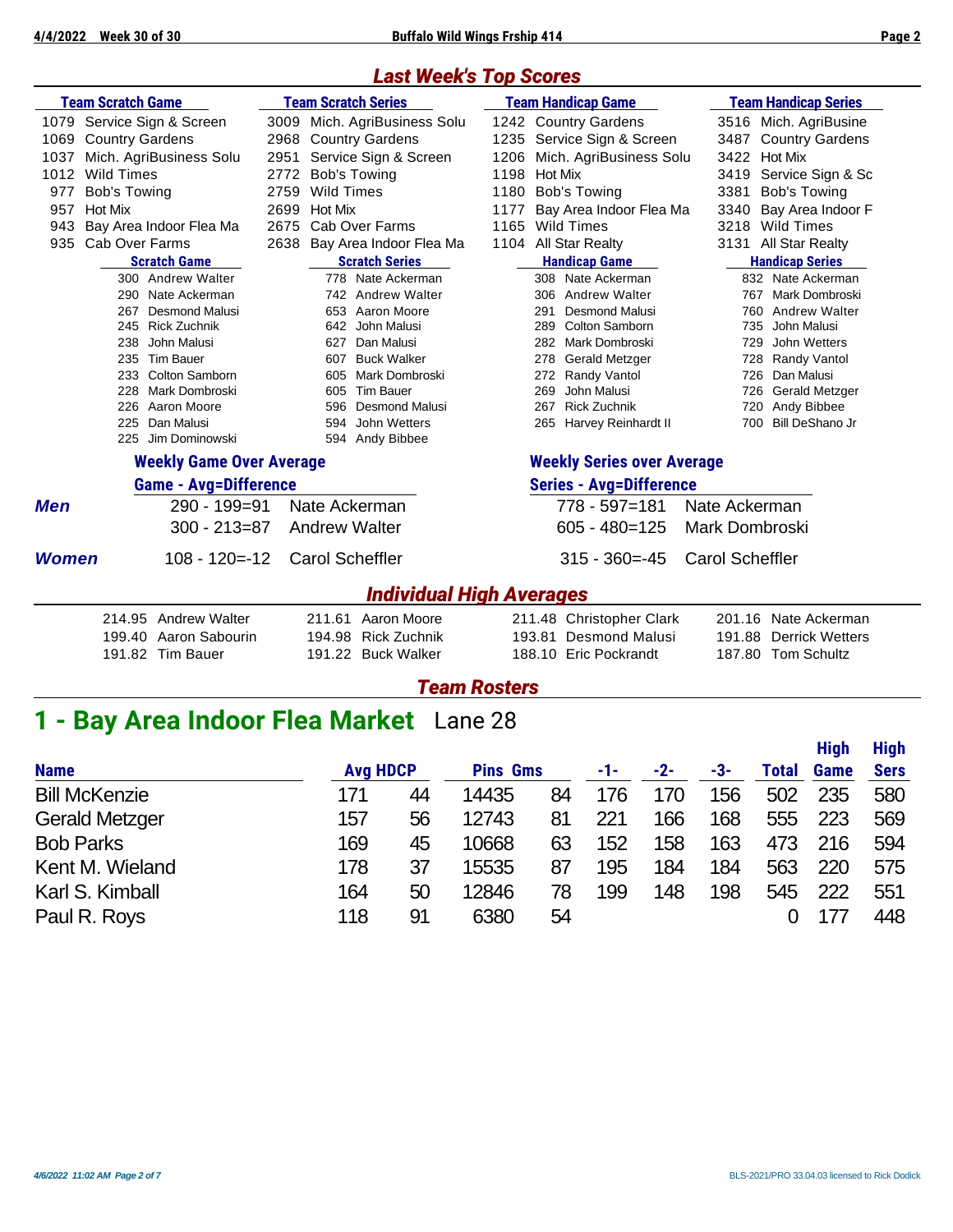# **2 - All Star Realty** Lane 24

|                       |                 |    |                 |    |     |       |     |       | <b>High</b> | <b>High</b> |
|-----------------------|-----------------|----|-----------------|----|-----|-------|-----|-------|-------------|-------------|
| <b>Name</b>           | <b>Avg HDCP</b> |    | <b>Pins Gms</b> |    | -1- | $-2-$ | -3- | Total | <b>Game</b> | <b>Sers</b> |
| <b>Tom Sape</b>       | 127             | 83 | 10686           | 84 | 132 | 111   | 110 | 353   | 167         | 440         |
| <b>Jason Samborn</b>  | 141             | 71 | 11424           | 81 | 114 | 145   | 110 | 369   | 188         | 494         |
| <b>Colton Samborn</b> | 158             | 55 | 5084            | 32 | 143 | 142   | 233 | 518   | 233         | 572         |
| Mike Samborn          | 148             | 64 | 5496            | 37 | 153 | 132   | 173 | 458   | 182         | 486         |
| Kyle Skowronski       | 173             | 42 | 14066           | 81 | 161 | 160   | 161 | 482   | 223         | 592         |
| Ray V. Winchell III   | 166             | 48 | 11507           | 69 |     |       |     | 0     | 233         | 615         |
| <b>Steve Samborn</b>  | 179             | 36 | 11300           | 63 |     |       |     | 0     | 237         | 645         |
| Charlie G. Gracey     | bk191           | 26 | 507             | 3  |     |       |     |       | 0           | 0           |

#### **3 - Bob's Towing** Lane 29

|                            |                 |    |                 |    |     |       |     |       | <b>High</b> | <b>High</b> |
|----------------------------|-----------------|----|-----------------|----|-----|-------|-----|-------|-------------|-------------|
| <b>Name</b>                | <b>Avg HDCP</b> |    | <b>Pins Gms</b> |    | -1- | $-2-$ | -3- | Total | Game        | <b>Sers</b> |
| Arden C. Pedit             | 161             | 53 | 14062           | 87 | 164 | 166   | 142 | 472   | 236         | 600         |
| <b>Harvey Reinhardt II</b> | 169             | 45 | 8625            | 51 | 169 | 219   | 141 | 529   | 235         | 599         |
| Don K. Perkins Sr          | 174             | 41 | 14475           | 83 | 186 | 138   | 189 | 513   | 225         | 577         |
| Mark A. Dombroski          | 162             | 52 | 9769            | 60 | 224 | 228   | 153 | 605   | 228         | 605         |
| Aaron D. Moore             | 211             | 8  | 18410           | 87 | 211 | 226   | 216 | 653   | 278         | 740         |
| Brian P. Dansereau         | 180             | 36 | 13537           | 75 |     |       |     |       | 256         | 683         |
| Don W. Perkins             | 156             | 57 | 470             | 3  |     |       |     |       | 169         | 470         |
| <b>Zach Moore</b>          | bk199           | 18 | 684             | 3  |     |       |     |       | 0           | 0           |

#### **4 - Michigan Sugar** Lane 25

|                    |     |                 |       |                 |     |       |     |       | <b>High</b> | <b>High</b> |
|--------------------|-----|-----------------|-------|-----------------|-----|-------|-----|-------|-------------|-------------|
| <b>Name</b>        |     | <b>Avg HDCP</b> |       | <b>Pins Gms</b> |     | $-2-$ | -3- | Total | <b>Game</b> | <b>Sers</b> |
| Carol M. Scheffler | 119 | 90              | 9586  | 80              | 106 | 101   | 108 | 315   | 152         | 400         |
| Kelly J. Scheffler | 131 | 80              | 10627 | 81              | 122 | 135   | 151 | 408   | 189         | 479         |
| Kody Madaj         | 155 | 58              | 13100 | 84              | 119 | 180   | 138 | 437   | 224         | 538         |
| Devin E. Scheffler | 187 | 29              | 16295 | 87              | 156 | 175   | 203 | 534   | 270         | 667         |
| Keith Madaj        | 170 | 45              | 13838 | 81              | 154 | 142   | 148 | 444   | 224         | 587         |

### **5 - Mich. AgriBusiness Solutions** Lane 22

|                       |                 |    |                 |    |     |       |     |              | <b>High</b> | <b>High</b> |
|-----------------------|-----------------|----|-----------------|----|-----|-------|-----|--------------|-------------|-------------|
| <b>Name</b>           | <b>Avg HDCP</b> |    | <b>Pins Gms</b> |    | -1- | $-2-$ | -3- | <b>Total</b> | <b>Game</b> | <b>Sers</b> |
| <b>Eric Pockrandt</b> | 188             | 28 | 16365           | 87 | 200 | 180   | 195 | 575          | 265         | 692         |
| John H. Wetters       | 170             | 45 | 14286           | 84 | 189 | 205   | 200 | 594          | 231         | 594         |
| Ken P. Wegener        | 168             | 46 | 9075            | 54 | 180 | 178   | 195 | 553          | 221         | 599         |
| Rob R. Swallow        | 176             | 39 | 11139           | 63 | 173 | 174   | 198 | 545          | 235         | 578         |
| Andrew N. Walter      | 214             | 5  | 16766           | 78 | 215 | 300   | 227 | 742          | 300         | 750         |
| Greg J. Gillard       | 180             | 36 | 12998           | 72 |     |       |     |              | 223         | 579         |
| Keith A. Jakobi       | <b>bk188</b>    | 28 | 1089            | 6  |     |       |     | 0            | 209         | 556         |
| Patrick M. Gentle     | 136             | 75 | 410             | 3  |     |       |     |              | 0           | 0           |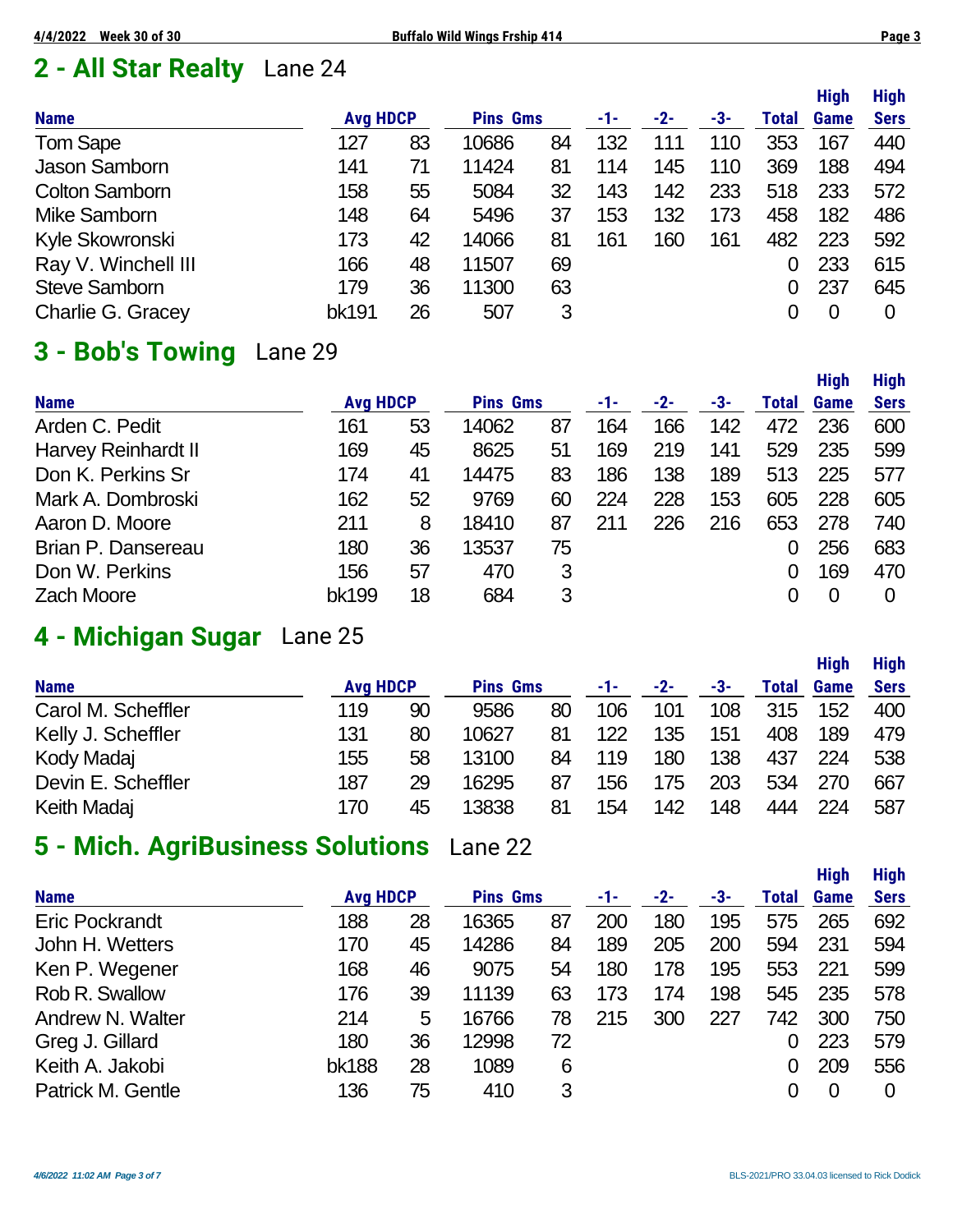## **6 - Wild Times** Lane 27

|                    |     |                 |       |                 |     |       |     |              | .    | .           |
|--------------------|-----|-----------------|-------|-----------------|-----|-------|-----|--------------|------|-------------|
| <b>Name</b>        |     | <b>Avg HDCP</b> |       | <b>Pins Gms</b> |     | $-2-$ | -3- | <b>Total</b> | Game | <b>Sers</b> |
| <b>Buck Walker</b> | 191 | 26              | 16636 | 87              | 192 | 206   | 209 | 607          | 247  | 651         |
| Marty Wisniewski   | 185 | 31              | 15590 | 84              | 156 | 190   | 183 | 529          | 246  | 634         |
| Ron R. Sherman     | 168 | 46              | 12610 | 75              | 193 | 201   | 146 | 540          | 231  | 579         |
| Jim R. Dominowski  | 187 | 29              | 14059 | 75              | 169 | 225   | 172 | 566          | 235  | 639         |
| Aaron L. Sabourin  | 199 | 18              | 14357 | 72              | 150 | 190   | 177 | 517          | 278  | 728         |
| Brian L. Bullock   | 203 | 15              | 10973 | 54              |     |       |     |              | 266  | 717         |
| Andrew G. Gielda   | 197 | 20              | 3548  | 18              |     |       |     |              | 253  | 722         |
|                    |     |                 |       |                 |     |       |     |              |      |             |

#### **7 - Cab Over Farms** Lane 30

| <b>Name</b>          | <b>Avg HDCP</b> |    | <b>Pins Gms</b> |    | -1- | $-2-$ | -3- | Total | <b>Game</b> | <b>Sers</b> |
|----------------------|-----------------|----|-----------------|----|-----|-------|-----|-------|-------------|-------------|
| Mike Herrera         | 187             | 29 | 14604           | 78 | 170 | 188   | 222 | 580   | 257         | 689         |
| Adam T. Becker       | 186             | 30 | 15068           | 81 | 164 | 185   | 197 | 546   | 248         | 623         |
| Daryl L. Sampier     | 187             | 29 | 8447            | 45 | 136 | 218   | 159 | 513   | 232         | 657         |
| Derrick G. Wetters   | 191             | 26 | 17077           | 89 | 173 | 140   | 201 | 514   | 257         | 662         |
| Christopher W. Clark | 211             | 8  | 17130           | 81 | 165 | 201   | 156 | 522   | 275         | 692         |
| Hunter J. Miller     | 157             | 56 | 8340            | 53 |     |       |     |       | 221         | 589         |
|                      |                 |    |                 |    |     |       |     |       |             |             |

#### **8 - Service Sign & Screen** Lane 26

|                   |     |                 |                 |    |     |       |     |       | <b>High</b> | <b>High</b> |
|-------------------|-----|-----------------|-----------------|----|-----|-------|-----|-------|-------------|-------------|
| <b>Name</b>       |     | <b>Avg HDCP</b> | <b>Pins Gms</b> |    | -1- | $-2-$ | -3- | Total | Game        | <b>Sers</b> |
| Tom E. Schultz    | 187 | 29              | 15775           | 84 | 173 | 194   | 171 | 538   | 258         | 631         |
| Spencer A. Halk   | 177 | 38              | 15435           | 87 | 161 | 209   | 178 | 548   | 245         | 613         |
| John D. Malusi    | 186 | 30              | 16182           | 87 | 203 | 201   | 238 | 642   | 258         | 643         |
| Dan Malusi        | 184 | 32              | 15513           | 84 | 201 | 201   | 225 | 627   | 278         | 644         |
| Desmond H. Malusi | 193 | 24              | 15117           | 78 | 169 | 160   | 267 | 596   | 267         | 661         |
| <b>Zack Fox</b>   | 175 | 40              | 3678            | 21 |     |       |     |       | 257         | 657         |
| Laren L. Neveau   | 137 | 74              | 1235            | 9  |     |       |     |       | 189         | 423         |

#### **9 - Country Gardens** Lane 23

|                     |                 |    |                 |    |     |       |     |       | <b>High</b> | <b>High</b> |
|---------------------|-----------------|----|-----------------|----|-----|-------|-----|-------|-------------|-------------|
| <b>Name</b>         | <b>Avg HDCP</b> |    | <b>Pins Gms</b> |    | -1- | $-2-$ | -3- | Total | Game        | <b>Sers</b> |
| Andy E. Bibbee      | 175             | 40 | 9462            | 54 | 216 | 191   | 187 | 594   | 217         | 594         |
| Evan C. Rupp        | 161             | 53 | 13595           | 84 | 162 | 193   | 178 | 533   | 214         | 552         |
| <b>Rick Zuchnik</b> | 194             | 23 | 17548           | 90 | 142 | 245   | 155 | 542   | 279         | 729         |
| Evan C. Martek      | 178             | 37 | 16095           | 90 | 171 | 193   | 157 | 521   | 243         | 617         |
| Nate Ackerman       | 201             | 17 | 18104           | 90 | 241 | 247   | 290 | 778   | 290         | 778         |
| George S. Hausman   | 142             | 70 | 1282            | 9  |     |       |     |       |             |             |
| Hratch Basmadjian   | 149             | 63 | 5835            | 39 |     |       |     |       | 179         | 475         |

**High High**

**High High**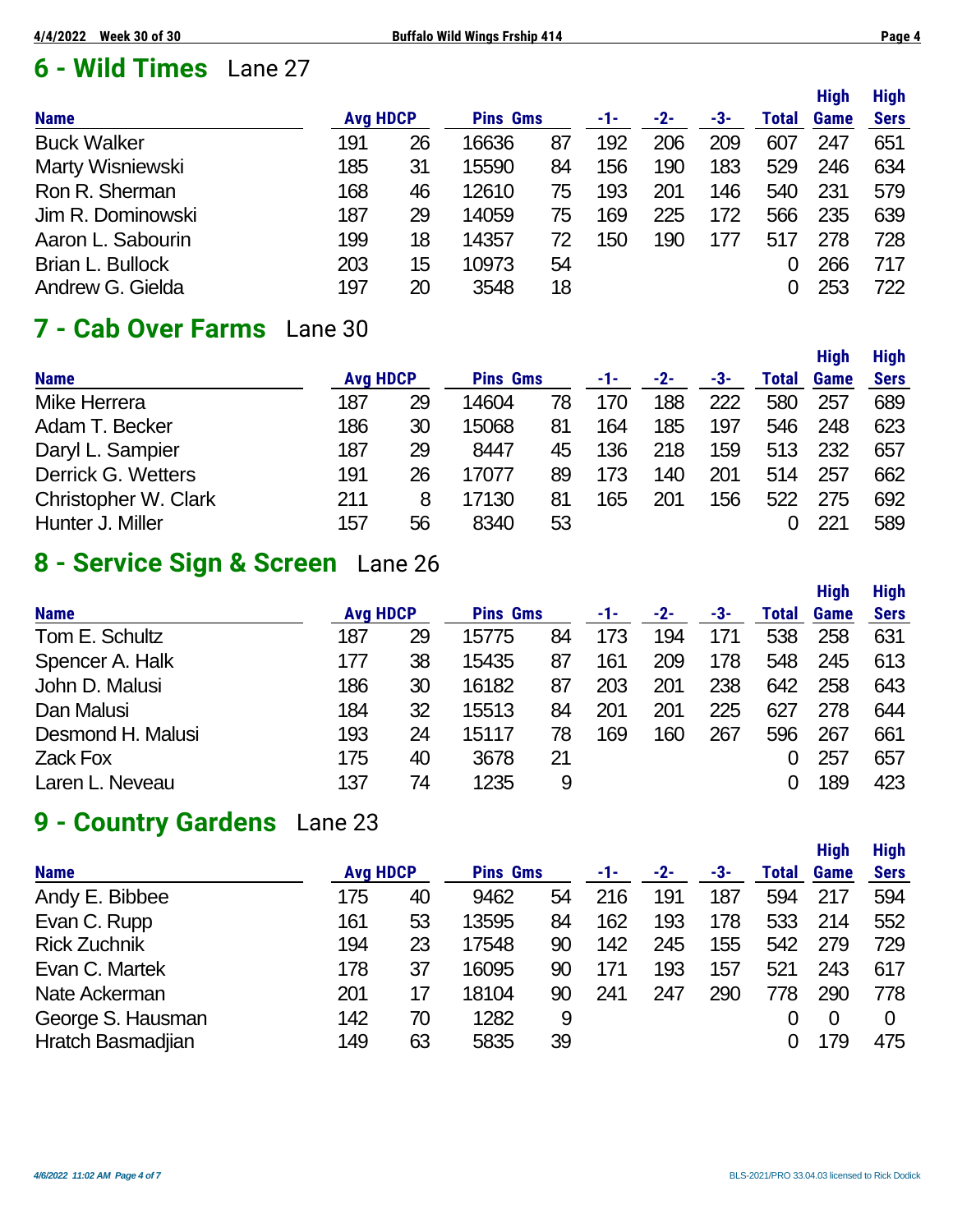### **10 - Hot Mix** Lane 21

|                        |                 |                |                 |                |     |     |     |              | <b>High</b>    | <b>High</b> |
|------------------------|-----------------|----------------|-----------------|----------------|-----|-----|-----|--------------|----------------|-------------|
| <b>Name</b>            | <b>Avg HDCP</b> |                | <b>Pins Gms</b> |                | -1- | -2- | -3- | <b>Total</b> | <b>Game</b>    | <b>Sers</b> |
| Tim F. Bauer           | 191             | 26             | 12660           | 66             | 183 | 235 | 187 | 605          | 266            | 642         |
| Randy V. Vantol        | 153             | 60             | 10590           | 69             | 211 | 172 | 162 | 545          | 211            | 545         |
| <b>Bill DeShano Jr</b> | 168             | 46             | 12142           | 72             | 189 | 179 | 191 | 559          | 241            | 616         |
| Don Cieslinski         | 173             | 42             | 12502           | 72             | 167 | 222 | 146 | 535          | 244            | 606         |
| Dave Watson            | 149             | 63             | 10300           | 69             | 155 | 149 | 151 | 455          | 200            | 535         |
| <b>Steve Kearly</b>    | 143             | 69             | 10323           | 72             |     |     |     |              | 187            | 478         |
| Paul T. Gwizdala       | 160             | 54             | 2894            | 18             |     |     |     |              | $\overline{0}$ | 0           |
| Jerry L. Czinder       | 0               | 0              | 0               | $\overline{0}$ |     |     |     | 0            | 0              | 0           |
| John D. Coupie         | 0               | $\overline{0}$ | 0               | 0              |     |     |     |              | $\overline{0}$ | 0           |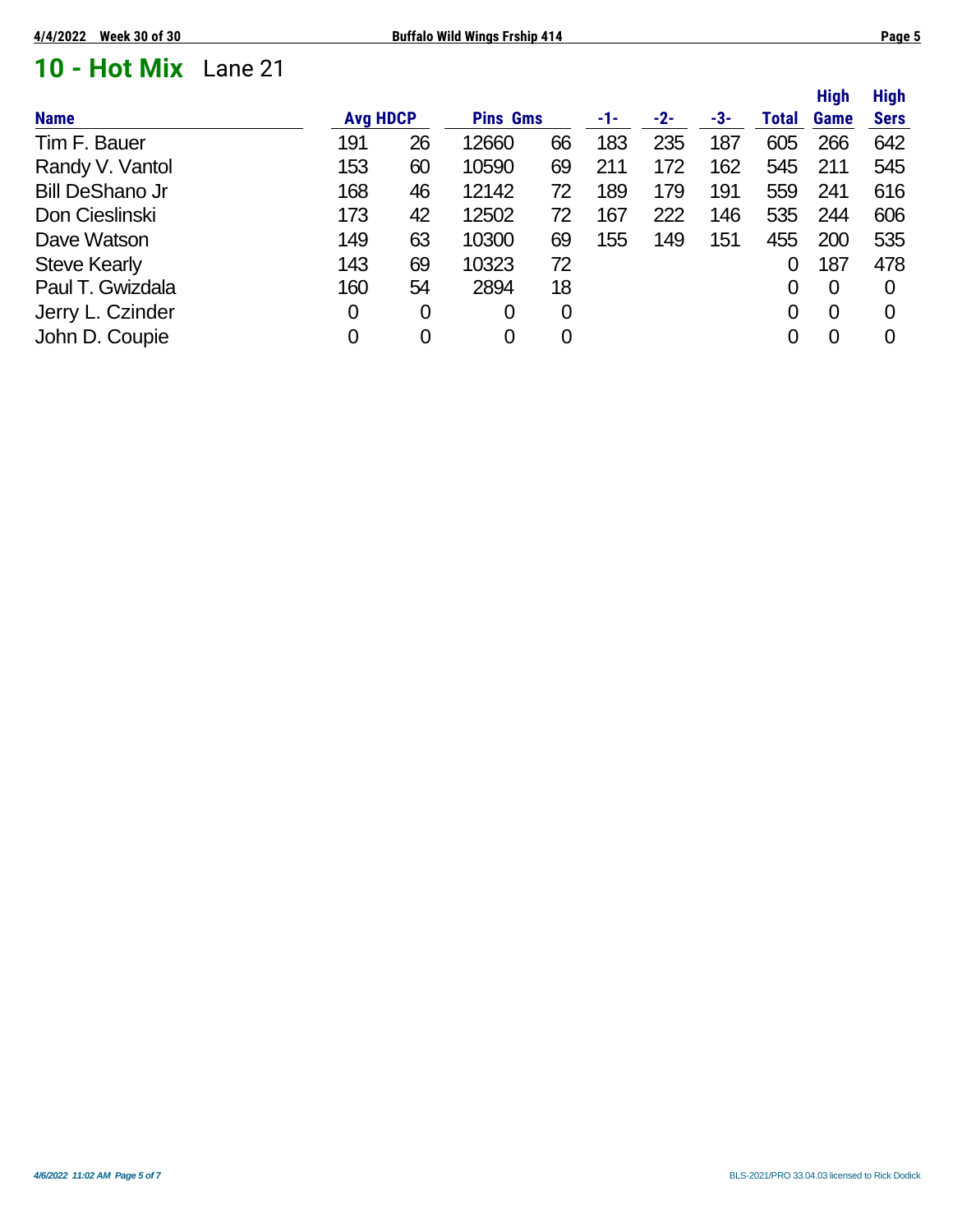|  | <b>This Week's Statistics</b> |  |
|--|-------------------------------|--|
|  |                               |  |

|                                   | <b>Over All</b> | <b>Men</b>     | <b>Women</b> |
|-----------------------------------|-----------------|----------------|--------------|
| How many people bowled            | 50              | 49             | 1            |
| Number of games bowled            | 150             | 147            | 3            |
| Actual average of week's scores   | 178.59          | 180.10         | 105.00       |
| How many games above average      | 83              | 83             | 0            |
| How many games below average      | 65              | 62             | 3            |
| Pins above/below average per game | 4.69            | 5.10           | $-15.00$     |
| How many people raised average    | 30              | 30             |              |
| by this amount                    | 0.69            | 0.69           | 0.00         |
| How many people went down         | 20              | 19             | 1            |
| by this amount                    | $-0.54$         | $-0.54$        | $-0.58$      |
| League average before bowling     | 174.37          | 175.47         | 120.40       |
| League average after bowling      | 174.57          | 175.69         | 119.82       |
| Change in league average          | 0.20            | 0.21           | $-0.58$      |
| 800s                              |                 |                |              |
| 775s                              | 1               | 1              |              |
| 750s                              |                 |                |              |
| 725s                              | 1               | 1              |              |
| 700s                              |                 |                |              |
| 675s                              |                 |                |              |
| 650s                              | 1               | 1              |              |
| 625s                              | $\overline{c}$  | 2              |              |
| 600s                              | 3               | 3              |              |
| 575s                              | 5               | 5              |              |
| 550s                              | 5               | 5              |              |
| 525s                              | 13              | 13             |              |
| 500s                              | 8               | 8              |              |
| 475s                              | 1               | 1              |              |
| 450s                              | 4               | 4              |              |
| 425s                              | $\overline{c}$  | $\overline{2}$ |              |
| 400s                              | 1               | 1              |              |
| below 400                         | 3               | $\overline{2}$ | 1            |
| 300s                              | 1               | 1              |              |
| 275s                              | 1               | 1              |              |
| 250s                              | 1               | 1              |              |
| 225s                              | 11              | 11             |              |
| 200s                              | 25              | 25             |              |
| 175s                              | 38              | 38             |              |
| 150s                              | 45              | 45             |              |
| 125s                              | 19              | 19             |              |
| 100s                              | 9               | 6              | 3            |
| below 100                         |                 |                |              |